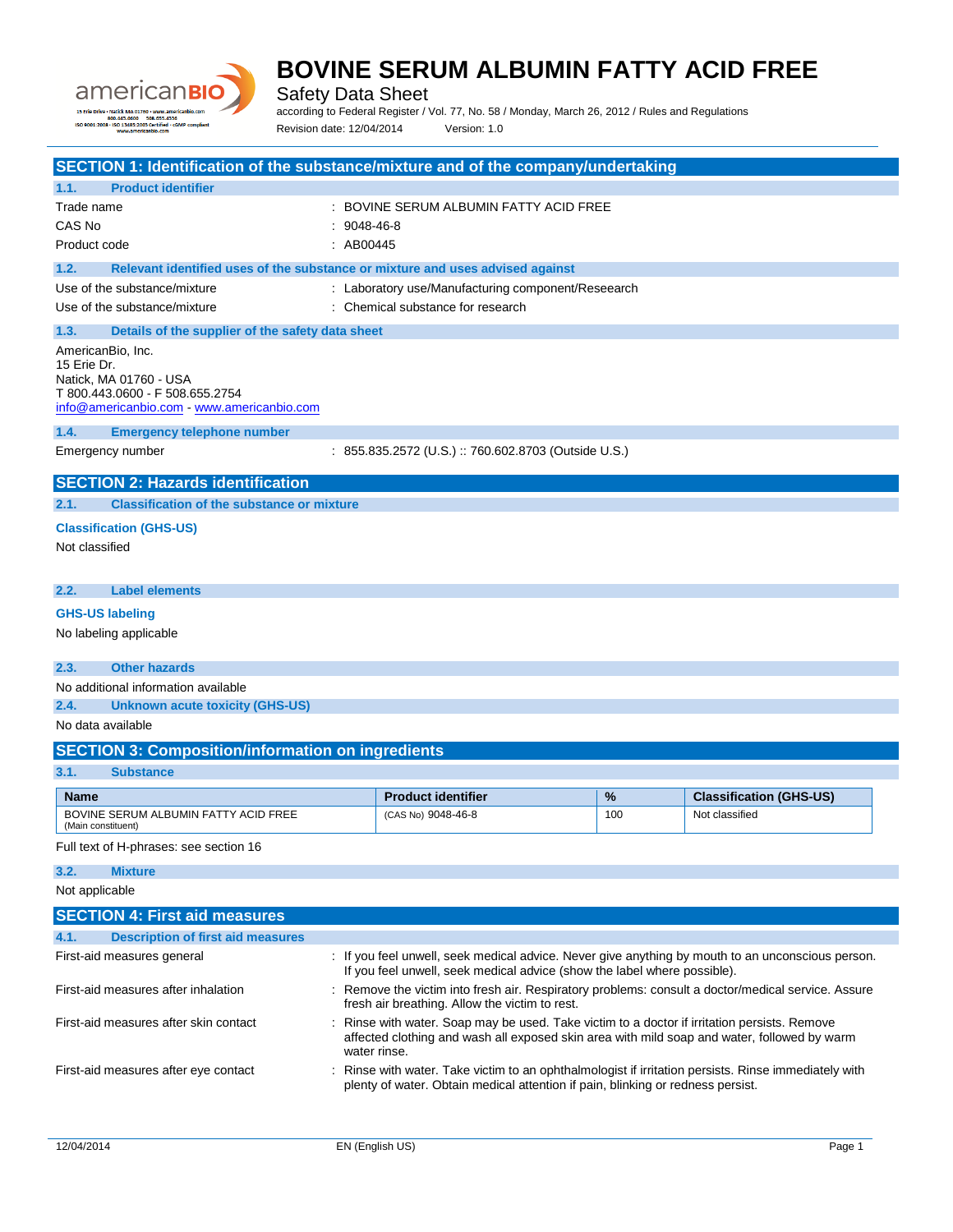Safety Data Sheet

according to Federal Register / Vol. 77, No. 58 / Monday, March 26, 2012 / Rules and Regulations

|                  | First-aid measures after ingestion                                         | : Rinse mouth with water. Immediately after ingestion: give lots of water to drink. Call Poison<br>Information Centre (www.big.be/antigif.htm). Consult a doctor/medical service if you feel unwell.<br>Rinse mouth. Do NOT induce vomiting. Obtain emergency medical attention.                   |
|------------------|----------------------------------------------------------------------------|----------------------------------------------------------------------------------------------------------------------------------------------------------------------------------------------------------------------------------------------------------------------------------------------------|
| 4.2.             | Most important symptoms and effects, both acute and delayed                |                                                                                                                                                                                                                                                                                                    |
|                  | Symptoms/injuries                                                          | : Unlikely to cause harmful effects. Not expected to present a significant hazard under anticipated<br>conditions of normal use.                                                                                                                                                                   |
| 4.3.             | Indication of any immediate medical attention and special treatment needed |                                                                                                                                                                                                                                                                                                    |
|                  | No additional information available                                        |                                                                                                                                                                                                                                                                                                    |
|                  | <b>SECTION 5: Firefighting measures</b>                                    |                                                                                                                                                                                                                                                                                                    |
| 5.1.             | <b>Extinguishing media</b>                                                 |                                                                                                                                                                                                                                                                                                    |
|                  | suitable extinguishing media                                               | : Water spray. Polyvalent foam. ABC powder. Carbon dioxide. Foam. Dry powder. Carbon dioxide.<br>Water spray. Sand.                                                                                                                                                                                |
|                  | Unsuitable extinguishing media                                             | : No unsuitable extinguishing media known. Do not use a heavy water stream.                                                                                                                                                                                                                        |
| 5.2.             | Special hazards arising from the substance or mixture                      |                                                                                                                                                                                                                                                                                                    |
| Fire hazard      |                                                                            | : DIRECT FIRE HAZARD. No data available on direct fire hazard. INDIRECT FIRE HAZARD. No<br>data available on indirect fire hazard.                                                                                                                                                                 |
| Explosion hazard |                                                                            | : DIRECT EXPLOSION HAZARD. No data available on direct explosion hazard. INDIRECT<br>EXPLOSION HAZARD. No data available on indirect explosion hazard.                                                                                                                                             |
| Reactivity       |                                                                            | : On burning: release of toxic and corrosive gases/vapours (nitrous vapours, carbon monoxide -<br>carbon dioxide).                                                                                                                                                                                 |
| 5.3.             | <b>Advice for firefighters</b>                                             |                                                                                                                                                                                                                                                                                                    |
|                  | Precautionary measures fire                                                | : Exposure to fire/heat: keep upwind. Exposure to fire/heat: consider evacuation. Exposure to<br>fire/heat: have neighbourhood close doors and windows.                                                                                                                                            |
|                  | Firefighting instructions                                                  | Dilute toxic gases with water spray. Use water spray or fog for cooling exposed containers.<br>Exercise caution when fighting any chemical fire. Avoid (reject) fire-fighting water to enter<br>environment.                                                                                       |
|                  | Protection during firefighting                                             | : Heat/fire exposure: compressed air/oxygen apparatus. Do not enter fire area without proper<br>protective equipment, including respiratory protection.                                                                                                                                            |
|                  | <b>SECTION 6: Accidental release measures</b>                              |                                                                                                                                                                                                                                                                                                    |
| 6.1.             | Personal precautions, protective equipment and emergency procedures        |                                                                                                                                                                                                                                                                                                    |
| 6.1.1.           | For non-emergency personnel                                                |                                                                                                                                                                                                                                                                                                    |
|                  | Protective equipment                                                       | : Gloves. Protective clothing. Dust cloud production: compressed air/oxygen apparatus.                                                                                                                                                                                                             |
|                  | <b>Emergency procedures</b>                                                | : Mark the danger area. Prevent dust cloud formation, e.g. by wetting. No naked flames. Wash<br>contaminated clothes. Evacuate unnecessary personnel.                                                                                                                                              |
|                  | Measures in case of dust release                                           | : In case of dust production: keep upwind. Dust production: have neighbourhood close doors and<br>windows.                                                                                                                                                                                         |
| 6.1.2.           | <b>For emergency responders</b>                                            |                                                                                                                                                                                                                                                                                                    |
|                  | Protective equipment                                                       | : Equip cleanup crew with proper protection.                                                                                                                                                                                                                                                       |
|                  | <b>Emergency procedures</b>                                                | : Ventilate area.                                                                                                                                                                                                                                                                                  |
| 6.2.             | <b>Environmental precautions</b>                                           |                                                                                                                                                                                                                                                                                                    |
|                  |                                                                            | Prevent entry to sewers and public waters. Notify authorities if liquid enters sewers or public waters.                                                                                                                                                                                            |
| 6.3.             | Methods and material for containment and cleaning up                       |                                                                                                                                                                                                                                                                                                    |
| For containment  |                                                                            | : Contain released substance, pump into suitable containers. Plug the leak, cut off the supply.<br>Knock down/dilute dust cloud with water spray.                                                                                                                                                  |
|                  | Methods for cleaning up                                                    | Stop dust cloud by humidifying. Scoop solid spill into closing containers. Clean contaminated<br>surfaces with an excess of water. Wash clothing and equipment after handling. On land, sweep<br>or shovel into suitable containers. Minimize generation of dust. Store away from other materials. |
| 6.4.             | <b>Reference to other sections</b>                                         |                                                                                                                                                                                                                                                                                                    |

See Heading 8. Exposure controls and personal protection.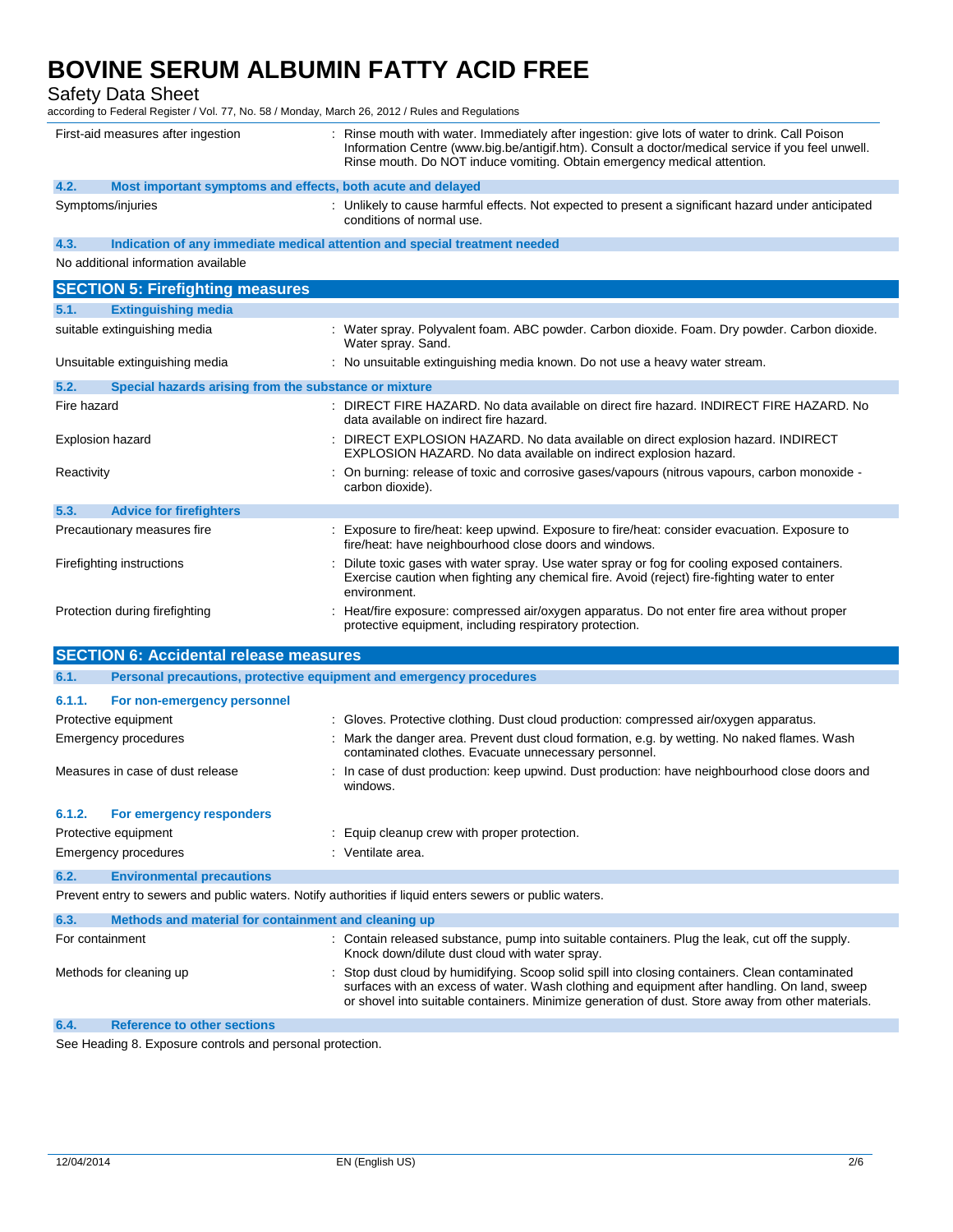Safety Data Sheet

according to Federal Register / Vol. 77, No. 58 / Monday, March 26, 2012 / Rules and Regulations

| <b>SECTION 7: Handling and storage</b>                               |                                                                                                                                                                                                                                                                                                                                                                                                                                                                                          |  |  |
|----------------------------------------------------------------------|------------------------------------------------------------------------------------------------------------------------------------------------------------------------------------------------------------------------------------------------------------------------------------------------------------------------------------------------------------------------------------------------------------------------------------------------------------------------------------------|--|--|
| <b>Precautions for safe handling</b><br>7.1.                         |                                                                                                                                                                                                                                                                                                                                                                                                                                                                                          |  |  |
| Precautions for safe handling                                        | : Comply with the legal requirements. Clean contaminated clothing. Avoid raising dust. Keep away<br>from naked flames/heat. Observe normal hygiene standards. Keep container tightly closed. Carry<br>operations in the open/under local exhaust/ventilation or with respiratory protection. Wash hands<br>and other exposed areas with mild soap and water before eat, drink or smoke and when leaving<br>work. Provide good ventilation in process area to prevent formation of vapor. |  |  |
| 7.2.<br>Conditions for safe storage, including any incompatibilities |                                                                                                                                                                                                                                                                                                                                                                                                                                                                                          |  |  |
| Storage conditions                                                   | : Keep only in the original container in a cool, well ventilated place away from : Direct sunlight.<br>Keep container closed when not in use.                                                                                                                                                                                                                                                                                                                                            |  |  |
| Incompatible products                                                | : Strong bases, strong acids.                                                                                                                                                                                                                                                                                                                                                                                                                                                            |  |  |
| Incompatible materials                                               | : Sources of ignition. Direct sunlight.                                                                                                                                                                                                                                                                                                                                                                                                                                                  |  |  |
| Heat-ignition                                                        | : KEEP SUBSTANCE AWAY FROM: heat sources.                                                                                                                                                                                                                                                                                                                                                                                                                                                |  |  |
| Prohibitions on mixed storage                                        | : KEEP SUBSTANCE AWAY FROM: oxidizing agents.                                                                                                                                                                                                                                                                                                                                                                                                                                            |  |  |
| Storage area                                                         | : Store in a dry area. Keep container in a well-ventilated place. Meet the legal requirements.                                                                                                                                                                                                                                                                                                                                                                                           |  |  |
| Special rules on packaging                                           | : SPECIAL REQUIREMENTS: closing. correctly labelled. meet the legal requirements. Secure<br>fragile packagings in solid containers.                                                                                                                                                                                                                                                                                                                                                      |  |  |
| Packaging materials                                                  | : SUITABLE MATERIAL: No data available. MATERIAL TO AVOID: No data available.                                                                                                                                                                                                                                                                                                                                                                                                            |  |  |
| Specific end use(s)<br>7.3.                                          |                                                                                                                                                                                                                                                                                                                                                                                                                                                                                          |  |  |

No additional information available

### **SECTION 8: Exposure controls/personal protection**

### **8.1. Control parameters**

No additional information available

## **8.2. Exposure controls**

| Personal protective equipment     | : Avoid all unnecessary exposure.                                                                                                                                                |
|-----------------------------------|----------------------------------------------------------------------------------------------------------------------------------------------------------------------------------|
| Materials for protective clothing | : GIVE EXCELLENT RESISTANCE: No data available. GIVE GOOD RESISTANCE: No data<br>available. GIVE LESS RESISTANCE: No data available. GIVE POOR RESISTANCE: No data<br>available. |
| Hand protection                   | : Gloves. Wear protective gloves.                                                                                                                                                |
| Eye protection                    | : Safety glasses. Chemical goggles or safety glasses.                                                                                                                            |
| Skin and body protection          | : Protective clothing.                                                                                                                                                           |
| Respiratory protection            | : Dust production: dust mask with filter type P1. Wear approved mask.                                                                                                            |
| Other information                 | : When using, do not eat, drink or smoke.                                                                                                                                        |

## **SECTION 9: Physical and chemical properties**

| Information on basic physical and chemical properties<br>9.1. |                        |
|---------------------------------------------------------------|------------------------|
| Physical state                                                | : Solid                |
| Appearance                                                    | Crystalline powder.    |
| Color                                                         | White to light yellow. |
| Odor                                                          | Mild odour.            |
| Odor threshold                                                | No data available      |
| рH                                                            | No data available      |
| pH solution                                                   | $6 - 8$                |
| Relative evaporation rate (butyl acetate=1)                   | No data available      |
| Melting point                                                 | No data available      |
| Freezing point                                                | No data available      |
| Boiling point                                                 | No data available      |
| Flash point                                                   | No data available      |
| Self ignition temperature                                     | No data available      |
| Decomposition temperature                                     | No data available      |
| Flammability (solid, gas)                                     | No data available      |
| Vapor pressure                                                | No data available      |
| Relative vapor density at 20 °C                               | No data available      |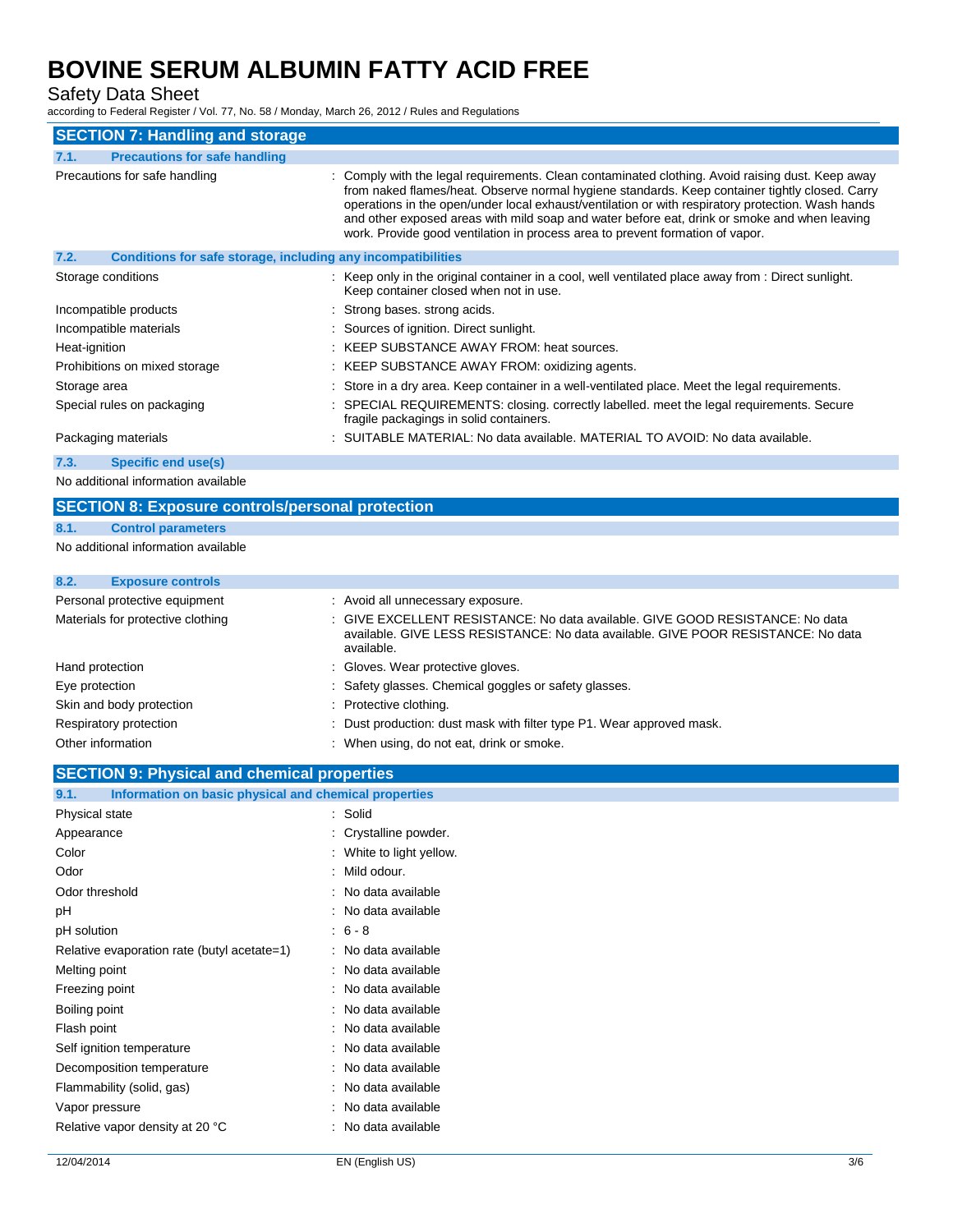Safety Data Sheet

according to Federal Register / Vol. 77, No. 58 / Monday, March 26, 2012 / Rules and Regulations

| Relative density                                                                                              | : No data available                           |  |  |  |
|---------------------------------------------------------------------------------------------------------------|-----------------------------------------------|--|--|--|
| Solubility                                                                                                    | : Poorly soluble in water.<br>Water: $>$ 30 % |  |  |  |
| Log Pow                                                                                                       | : No data available                           |  |  |  |
| Log Kow                                                                                                       | : No data available                           |  |  |  |
| Viscosity, kinematic                                                                                          | : No data available                           |  |  |  |
| Viscosity, dynamic                                                                                            | : No data available                           |  |  |  |
| Explosive properties                                                                                          | : No data available                           |  |  |  |
| Oxidizing properties                                                                                          | : No data available                           |  |  |  |
| <b>Explosive limits</b>                                                                                       | : No data available                           |  |  |  |
| <b>Other information</b><br>9.2.                                                                              |                                               |  |  |  |
| No additional information available                                                                           |                                               |  |  |  |
| <b>SECTION 10: Stability and reactivity</b>                                                                   |                                               |  |  |  |
| 10.1.<br><b>Reactivity</b>                                                                                    |                                               |  |  |  |
| On burning: release of toxic and corrosive gases/vapours (nitrous vapours, carbon monoxide - carbon dioxide). |                                               |  |  |  |
| 10.2.<br><b>Chemical stability</b>                                                                            |                                               |  |  |  |
| No data available. Not established.                                                                           |                                               |  |  |  |
| <b>Possibility of hazardous reactions</b><br>10.3.                                                            |                                               |  |  |  |

Not established.

#### **10.4. Conditions to avoid**

Direct sunlight. Extremely high or low temperatures.

### **10.5. Incompatible materials**

strong acids. Strong bases.

#### **10.6. Hazardous decomposition products**

fume. Carbon monoxide. Carbon dioxide.

|       | <b>SECTION 11: Toxicological information</b> |
|-------|----------------------------------------------|
| 11.1. | Information on toxicological effects         |
|       |                                              |

| Acute toxicity                                         | : Not classified                                                    |
|--------------------------------------------------------|---------------------------------------------------------------------|
| Skin corrosion/irritation                              | : Not classified                                                    |
| Serious eye damage/irritation                          | : Not classified                                                    |
| Respiratory or skin sensitization                      | : Not classified                                                    |
| Germ cell mutagenicity                                 | : Not classified                                                    |
| Carcinogenicity                                        | : Not classified                                                    |
| Reproductive toxicity                                  | : Not classified                                                    |
| Specific target organ toxicity (single exposure)       | : Not classified                                                    |
| Specific target organ toxicity (repeated<br>exposure)  | : Not classified                                                    |
| Aspiration hazard                                      | : Not classified                                                    |
| Potential Adverse human health effects and<br>symptoms | : Based on available data, the classification criteria are not met. |

|                 | <b>SECTION 12: Ecological information</b> |                                                                                   |
|-----------------|-------------------------------------------|-----------------------------------------------------------------------------------|
| 12.1.           | <b>Toxicity</b>                           |                                                                                   |
| Ecology - air   |                                           | : Not classified as dangerous for the ozone layer (Regulation (EC) No 1005/2009). |
| Ecology - water |                                           | : Severe water pollutant (surface water). No data available on ecotoxicity.       |
| 12.2.           | <b>Persistence and degradability</b>      |                                                                                   |
|                 |                                           |                                                                                   |

| <b>BOVINE SERUM ALBUMIN FATTY ACID FREE (9048-46-8)</b> |                                                                |     |
|---------------------------------------------------------|----------------------------------------------------------------|-----|
| Persistence and degradability                           | Biodegradability in water: no data available. Not established. |     |
| 12/04/2014                                              | EN (English US)                                                | 4/6 |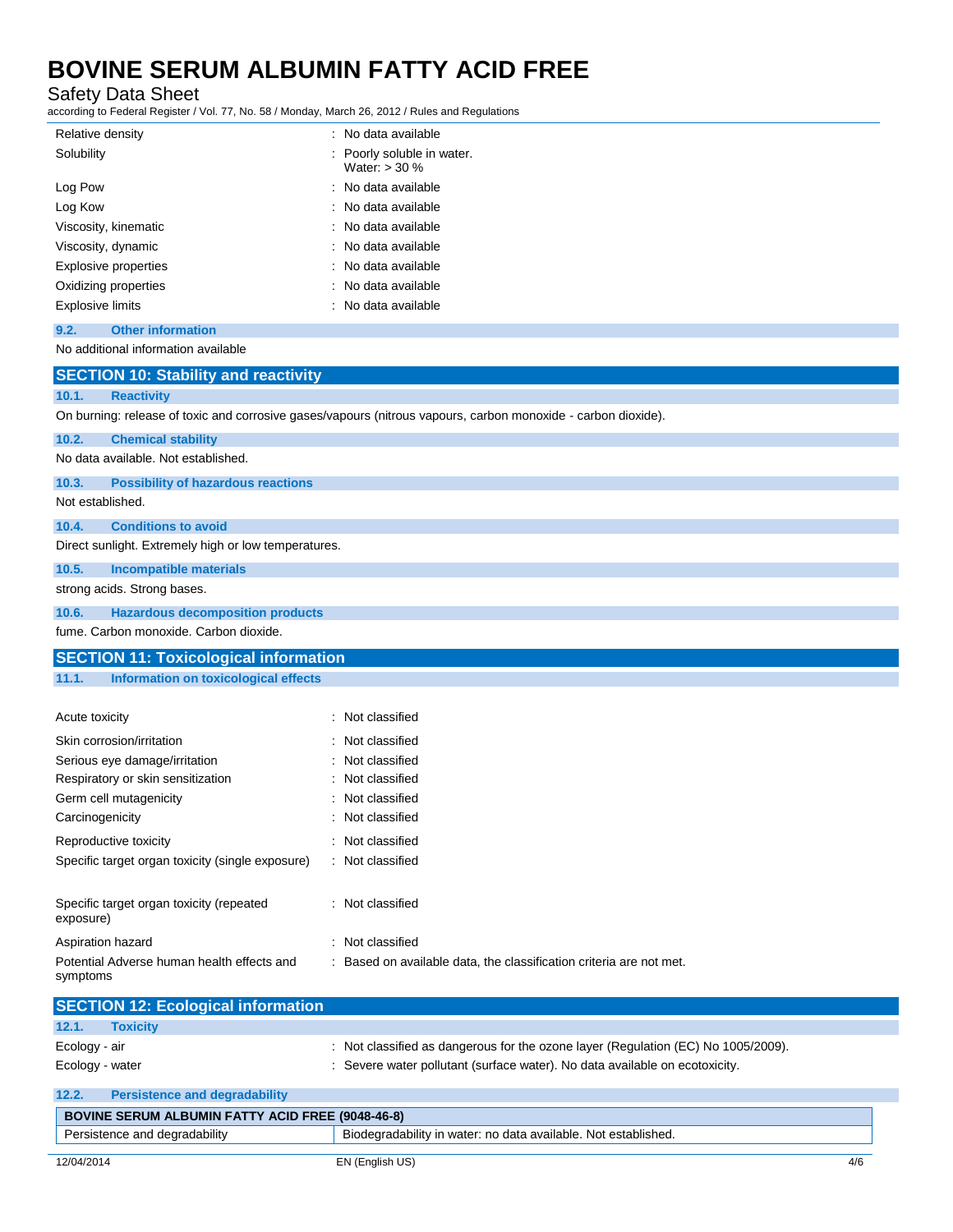### Safety Data Sheet

according to Federal Register / Vol. 77, No. 58 / Monday, March 26, 2012 / Rules and Regulations

| <b>Bioaccumulative potential</b><br>12.3.                                     |                                                                                                                             |  |  |  |
|-------------------------------------------------------------------------------|-----------------------------------------------------------------------------------------------------------------------------|--|--|--|
| <b>BOVINE SERUM ALBUMIN FATTY ACID FREE (9048-46-8)</b>                       |                                                                                                                             |  |  |  |
| Bioaccumulative potential                                                     | No bioaccumulation data available. Not established.                                                                         |  |  |  |
| 12.4.<br><b>Mobility in soil</b>                                              |                                                                                                                             |  |  |  |
| No additional information available                                           |                                                                                                                             |  |  |  |
|                                                                               |                                                                                                                             |  |  |  |
| <b>Other adverse effects</b><br>12.5.                                         |                                                                                                                             |  |  |  |
| Other information                                                             | : Avoid release to the environment.                                                                                         |  |  |  |
| <b>SECTION 13: Disposal considerations</b>                                    |                                                                                                                             |  |  |  |
| 13.1.<br><b>Waste treatment methods</b>                                       |                                                                                                                             |  |  |  |
| Waste disposal recommendations                                                | : Remove to an authorized waste treatment plant. Dispose in a safe manner in accordance with<br>local/national regulations. |  |  |  |
| Additional information                                                        | LWCA (the Netherlands): KGA category 03. Can be considered as non hazardous waste<br>according to Directive 2008/98/EC.     |  |  |  |
| Ecology - waste materials                                                     | : Avoid release to the environment.                                                                                         |  |  |  |
| <b>SECTION 14: Transport information</b>                                      |                                                                                                                             |  |  |  |
| In accordance with DOT                                                        |                                                                                                                             |  |  |  |
| No dangerous good in sense of transport regulations                           |                                                                                                                             |  |  |  |
| <b>Additional information</b>                                                 |                                                                                                                             |  |  |  |
| Other information                                                             | : No supplementary information available.                                                                                   |  |  |  |
|                                                                               |                                                                                                                             |  |  |  |
| <b>ADR</b>                                                                    |                                                                                                                             |  |  |  |
| Transport document description                                                | : UN N/A                                                                                                                    |  |  |  |
| Packing group (ADR)                                                           | : N/A                                                                                                                       |  |  |  |
| Hazard identification number (Kemler No.)                                     | : N/A                                                                                                                       |  |  |  |
| Classification code (ADR)                                                     | : N/A                                                                                                                       |  |  |  |
| <b>Transport by sea</b>                                                       |                                                                                                                             |  |  |  |
| No additional information available                                           |                                                                                                                             |  |  |  |
|                                                                               |                                                                                                                             |  |  |  |
| Air transport                                                                 |                                                                                                                             |  |  |  |
| No additional information available                                           |                                                                                                                             |  |  |  |
| <b>SECTION 15: Regulatory information</b>                                     |                                                                                                                             |  |  |  |
| 15.1. US Federal regulations                                                  |                                                                                                                             |  |  |  |
| <b>BOVINE SERUM ALBUMIN FATTY ACID FREE (9048-46-8)</b>                       |                                                                                                                             |  |  |  |
| Not listed on the United States TSCA (Toxic Substances Control Act) inventory |                                                                                                                             |  |  |  |
| 15.2. International regulations                                               |                                                                                                                             |  |  |  |
|                                                                               |                                                                                                                             |  |  |  |
| <b>CANADA</b>                                                                 |                                                                                                                             |  |  |  |
| No additional information available                                           |                                                                                                                             |  |  |  |
|                                                                               |                                                                                                                             |  |  |  |
| <b>EU-Regulations</b>                                                         |                                                                                                                             |  |  |  |
| No additional information available                                           |                                                                                                                             |  |  |  |
|                                                                               |                                                                                                                             |  |  |  |
|                                                                               |                                                                                                                             |  |  |  |
| Classification according to Regulation (EC) No. 1272/2008 [CLP]               |                                                                                                                             |  |  |  |
| Not classified                                                                |                                                                                                                             |  |  |  |
|                                                                               |                                                                                                                             |  |  |  |
| <b>Classification according to Directive 67/548/EEC or 1999/45/EC</b>         |                                                                                                                             |  |  |  |
| Not classified                                                                |                                                                                                                             |  |  |  |
| <b>National regulations</b><br>15.2.2.                                        |                                                                                                                             |  |  |  |
| No additional information available                                           |                                                                                                                             |  |  |  |